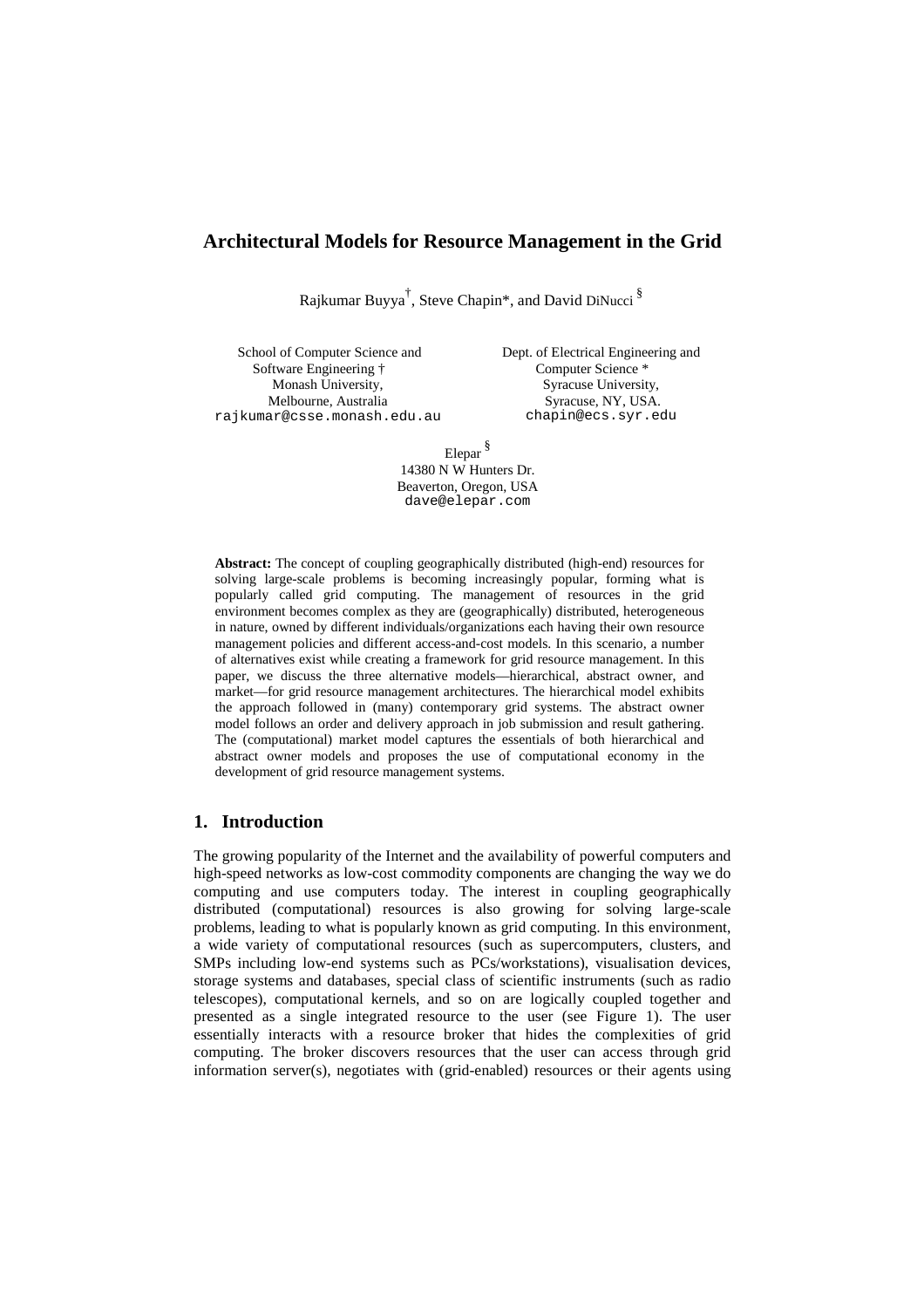middleware services, maps tasks to resources (scheduling), stages the application and data for processing (deployment) and finally gathers results. It is also responsible for monitoring application execution progress along with managing changes in the grid infrastructure and resource failures. There are a number of projects worldwide [5], which are actively exploring the development of various grid computing system components, services, and applications. They include Globus [7], Legion [9], NetSolve [10], Ninf [15], AppLes [11], Nimrod/G [3], and JaWS [16]. In [2], all these grid systems have been discussed.



**Figure 1:** A Generic View of GRID System.

The current research and investment into computational grids is motivated by an assumption that coordinated access to diverse and geographically distributed resources is valuable. In this paradigm, it is not only important to determine mechanisms and policies that allows such coordinated access, but it also seems reasonable that owners of those resources, or of mechanisms to connect and utilize them should be able to recoup some of the resulting value from users or clients. Approaches to recouping such value in the existing Internet/web infrastructure, where e-commerce sites use advertising and/or mark-ups on products sold to show revenue, do not translate well (or are unsuitable) to a computational grid framework, primarily due to the fact that the immediate user of any specific resource in a computational grid is often not a human. Instead, in a grid, many different resources, potentially controlled by diverse organizations with diverse policies in widely-distributed locations, must all be used together, and the relationship between the value provided by each resource and the value of the product or service delivered to the eventual human consumer may be very complex. In addition, it is unrealistic to assume that human-created contracts can be developed between all potential resource users and resource owners in these situations, since the potential of computational grids can only be fully exploited if similar resources owned by different owners can be used almost interchangeably.

Still, the existing real world must be acknowledged. Grid resources are largely owned and used by individuals or institutions who often provide "free" access for solving problems of common interest/public good (e.g., SETI@Home [13]), prize/fame (e.g., distributed.net [14] response to challenge for breaking RSA security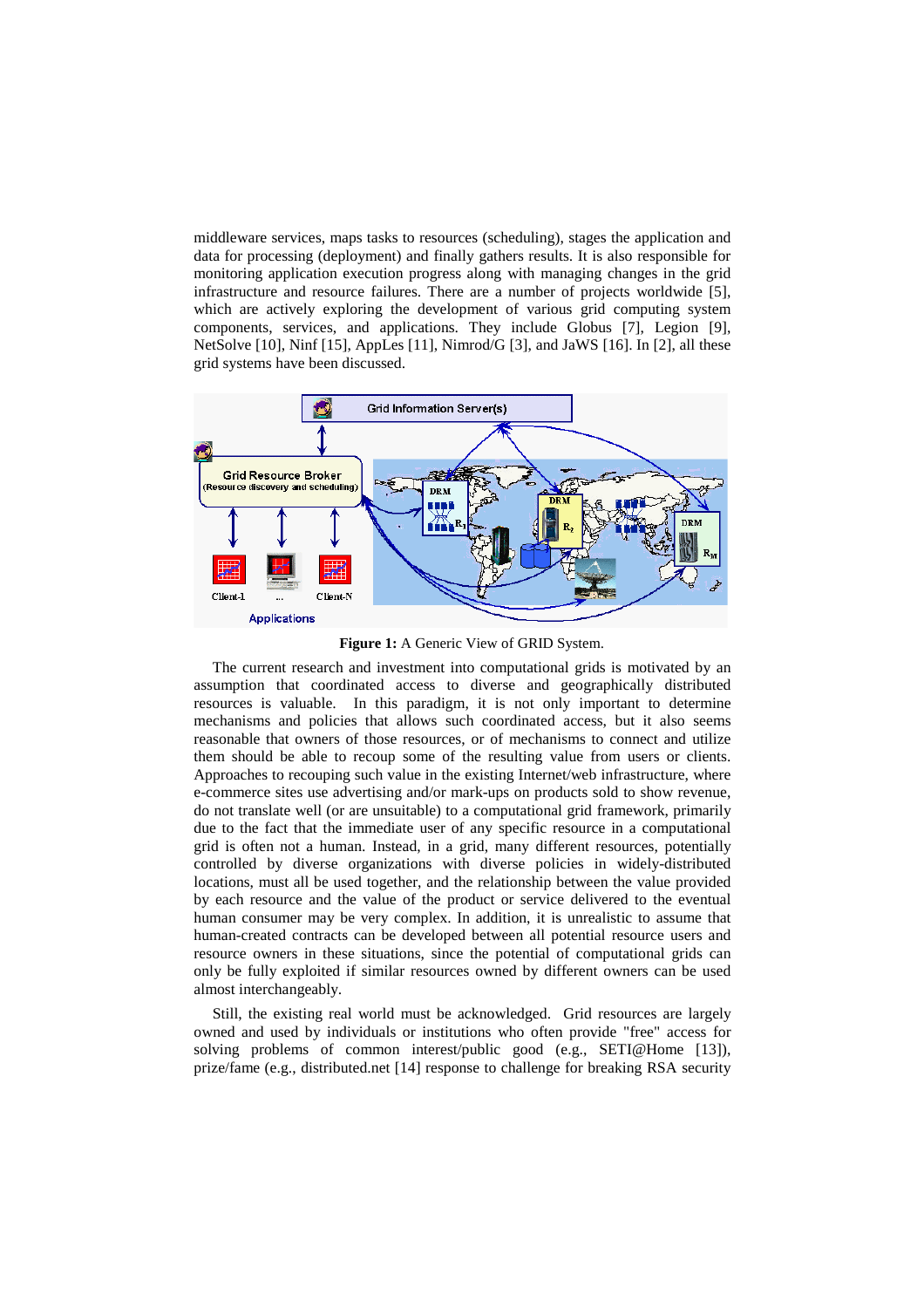algorithms), collaborative resources (GUSTO [6]), or by companies that are loathe to allow others to use them, primarily due to concerns about competition and security. The existing control over resources is subject to different policies and restrictions, as well as different software infrastructure used to schedule them. Any new approach to manage or share these resources will not be viable unless it allows a gradual layering of functionality or at least a gradual transition schedule from existing approaches to more novel ones. Even in the existing cases where money does not actually change hands, it is often important to provide a proper accounting of cross-organizational resource usage. In order to address these concerns, we propose different approaches for modeling grid resource management systems.

# **2. Architecture Models**

As the grid logically couples multiple resources owned by different individuals or organisations, the choice of the right model for resource management architecture plays a major role in its eventual (commercial) success. There are a number of approaches that one can follow in developing grid resource management systems. In the next three sections, we discuss the following three different models for grid resource management architecture:

- Hierarchical Model
- Abstract Owner Model
- Computational Market/Economy Model

In the first, we characterize existing resource management and scheduling mechanisms by suggesting a more general view of those mechanisms. Next, we suggest a rather idealistic and extensive proposal for resource sharing and economy, which for the most part, ignores existing infrastructure in order to focus on long-term goals. Finally, we describe a more incremental architecture that is already underway to integrate some aspects of a computational economy into the existing grid infrastructure. Table 1 shows a few representative systems whose architecture complies with one of these models.

| <b>MODEL</b>          | <b>REMARKS</b>                                                                                                                                                                                           | <b>SYSTEMS</b>                              |
|-----------------------|----------------------------------------------------------------------------------------------------------------------------------------------------------------------------------------------------------|---------------------------------------------|
| Hierarchical          | It captures architecture model followed in<br>most contemporary systems.                                                                                                                                 | Globus, Legion,<br>Ninf, NetSolve.          |
| <b>Abstract Owner</b> | It follows an order and delivery model for<br>resource sharing, which for the most part,<br>ignores existing infrastructure in order to<br>focus on long-term goals.                                     | Expected to<br>emerge.                      |
| Economy/Market        | It follows economic model in resource<br>discovery and scheduling that can co-<br>exist or work with contemporary systems<br>and captures the essence of both<br>hierarchical and abstract owner models. | Nimrod/G, JaWS,<br>Myriposa,<br>JavaMarket. |

**Table 1:** Three Models for a Grid Resource Management Architecture.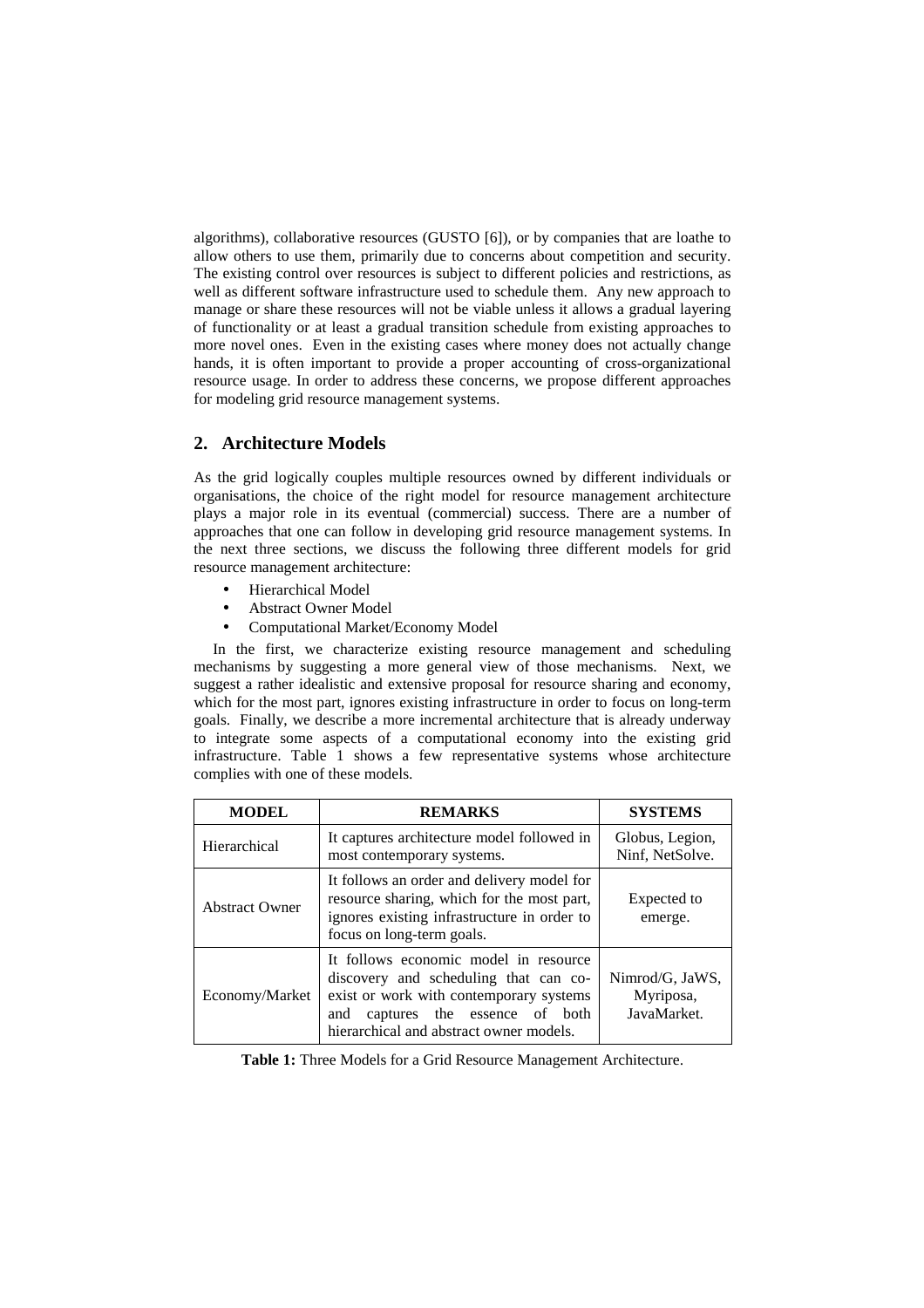The grid architecture models need to encourage resource owners to contribute their resources, offer a fair basis for sharing resources among users, and regulate resource demand and supply. They influence the way scheduling systems are built as they are responsible for mapping user requests to the right set of resources. The grid scheduling systems need to follow multilevel scheduling architecture as each resource has its own scheduling system and users schedule their applications on the grid using super-schedulers called resource brokers (see Figure 1).

## **3. Hierarchical Resource Management**

The hierarchical model for grid resource management architecture (shown in Figure 2) is an outcome of the Grid Forum [20] second meeting proposed in [21]. The major components of this architecture are divided into passive and active components. The passive components are:

- *Resources* are things that can be used for a period of time, and may or may not be renewable. They have owners, who may charge others for using resources and they can be shared, or exclusive. Resources might be explicitly named, or be described parametrically. Examples of resources include disk space, network bandwidth, specialized device time, and CPU time.
- *Tasks* are consumers of resources, and include both traditional computational tasks and non-computational tasks such as file staging and communication.
- *Jobs* are hierarchical entities, and may have recursive structure; i.e., jobs can be composed of subjobs or tasks, and subjobs may themselves contain subjobs. The *leaves* of this structure are tasks. The simplest form of a job is one containing a single task.
- *Schedules* are mappings of tasks to resources over time. Note that we map tasks to resources, not jobs, because jobs are containers for tasks, and tasks are the actual resource consumers.

The active components are:

- *Schedulers* compute one or more schedules for input lists of jobs, subject to constraints that can be specified at runtime. The unit of scheduling is the job, meaning that schedulers attempt to map all the tasks in a job at once, and jobs, not tasks, are submitted to schedulers.
- *Information Services* act as databases for describing items of interest to the resource management systems, such as resources, jobs, schedulers, agents, etc. We do not require any particular access method or implementation; it could be LDAP, a commercial database, or something else entirely.
- *Domain Control Agents* can commit resources for use; as the name implies, the set of resources controlled by an agent is a control domain. This is what some people mean when they say local resource manager. We expect domain control agents to support reservations. Domain Control Agents are distinct from Schedulers, but control domains may contain internal Schedulers. A Domain Control Agent can provide state information, either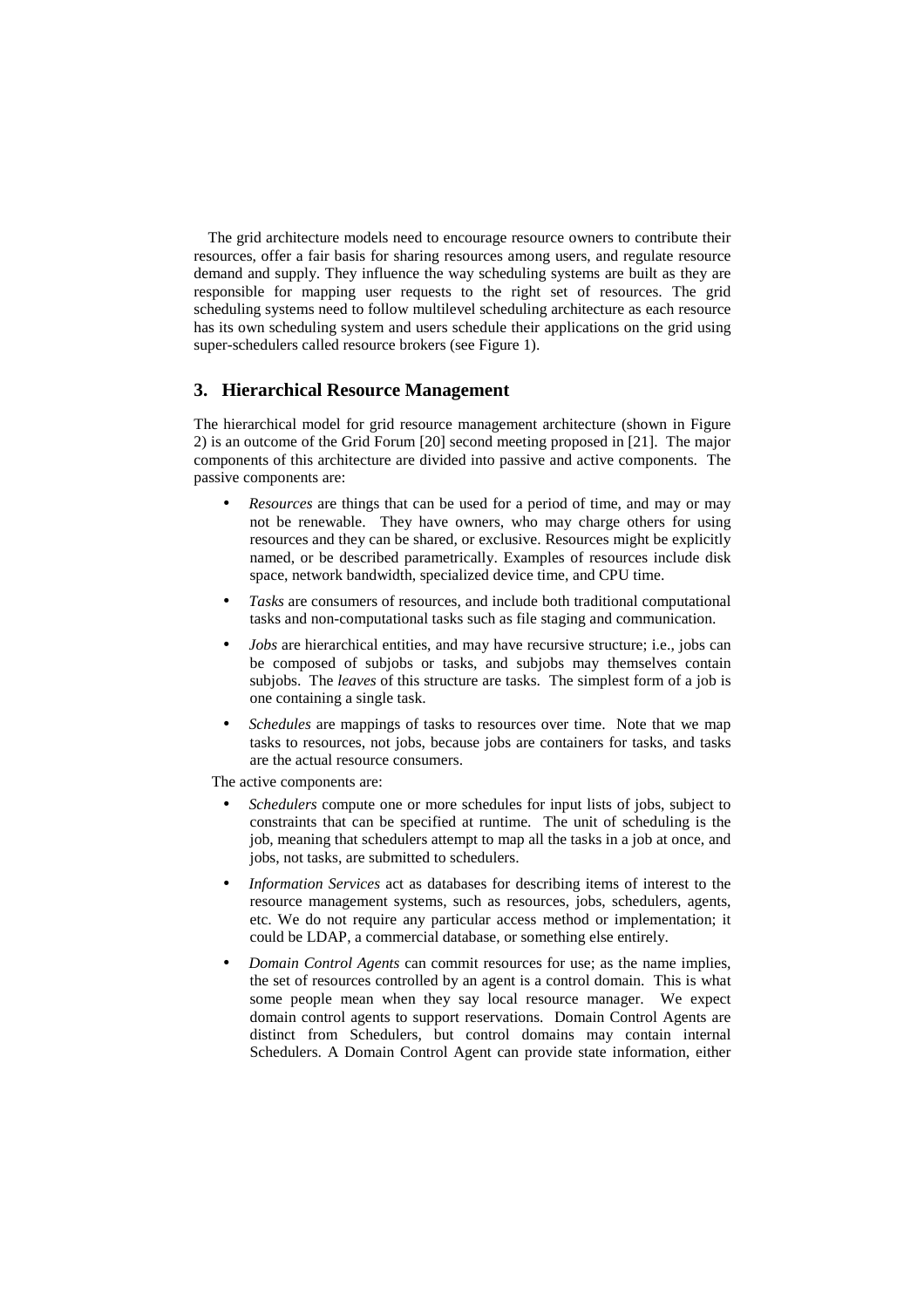through publishing in an Information Service or via direct querying. Examples of domain control agents include the Maui Scheduler, Globus GRAM, and Legion Host Object.

- *Deployment Agents* implement schedules by negotiating with domain control agents to obtain resources and start tasks running.
- *Users* submit jobs to the Resource Management System for execution.
- *Admission Control Agents* determine whether the system can accommodate additional jobs, and reject or postpone jobs when the system is saturated.
- *Monitors* track the progress of jobs. Monitors obtain job status from the tasks comprising the job and from the Domain Control Agents where those tasks are running. Based on this status, the Monitor may perform outcalls to Job Control Agents and Schedulers to effect remapping of the job.
- *Job Control Agents* are responsible for shepherding a job through the system, and can act both as a proxy for the user and as a persistent control point for a job. It is the responsibility of the job control agent to coordinate between different components within the resource management system, e.g. to coordinate between monitors and schedulers.

We have striven to be as general as is feasible in our definitions. Many of these distinctions are logical distinctions. For example, we have divided the responsibilities of schedulers, deployment agents, and monitors, although it is entirely reasonable and expected that some scheduling systems may combine two or all three of these in a single program. Schedulers outside control domains cannot commit resources; these are known as metaschedulers or super schedulers. In our early discussions, we intentionally referred to control domains as "the box" because it connotes an important separation of "inside the box" vs. "outside the box." Actions outside the box are requests; actions inside the box may be commands. It may well be that the system is fractal in nature, and that entire grid scheduling systems may exist inside the box. Therefore, we can treat the control domain as a black box from the outside.

We have intentionally not defined any relationship between the number of users, jobs, and the major entities in the system (admission agents, schedulers, deployment agents, and monitors). Possibilities range from per-user or per-job agents to a single monolithic agent per system; each approach has strengths and weaknesses, and nothing in our definitions precludes or favors a particular use of the system. We expect to see local system defaults (e.g. a default scheduler or deployment agent) with users substituting their personal agents when they desire to do so.

One can notice that the word *queue* has not been mentioned in this model; queuing systems imply homogeneity of resources and a degree of control that simply will not be present in true grid systems. Queuing systems will most certainly exist within control domains.

## **Interaction of Components**

The interactions between components of the resource management system are shown in Figure 2. An arrow in the figure means that communication is taking place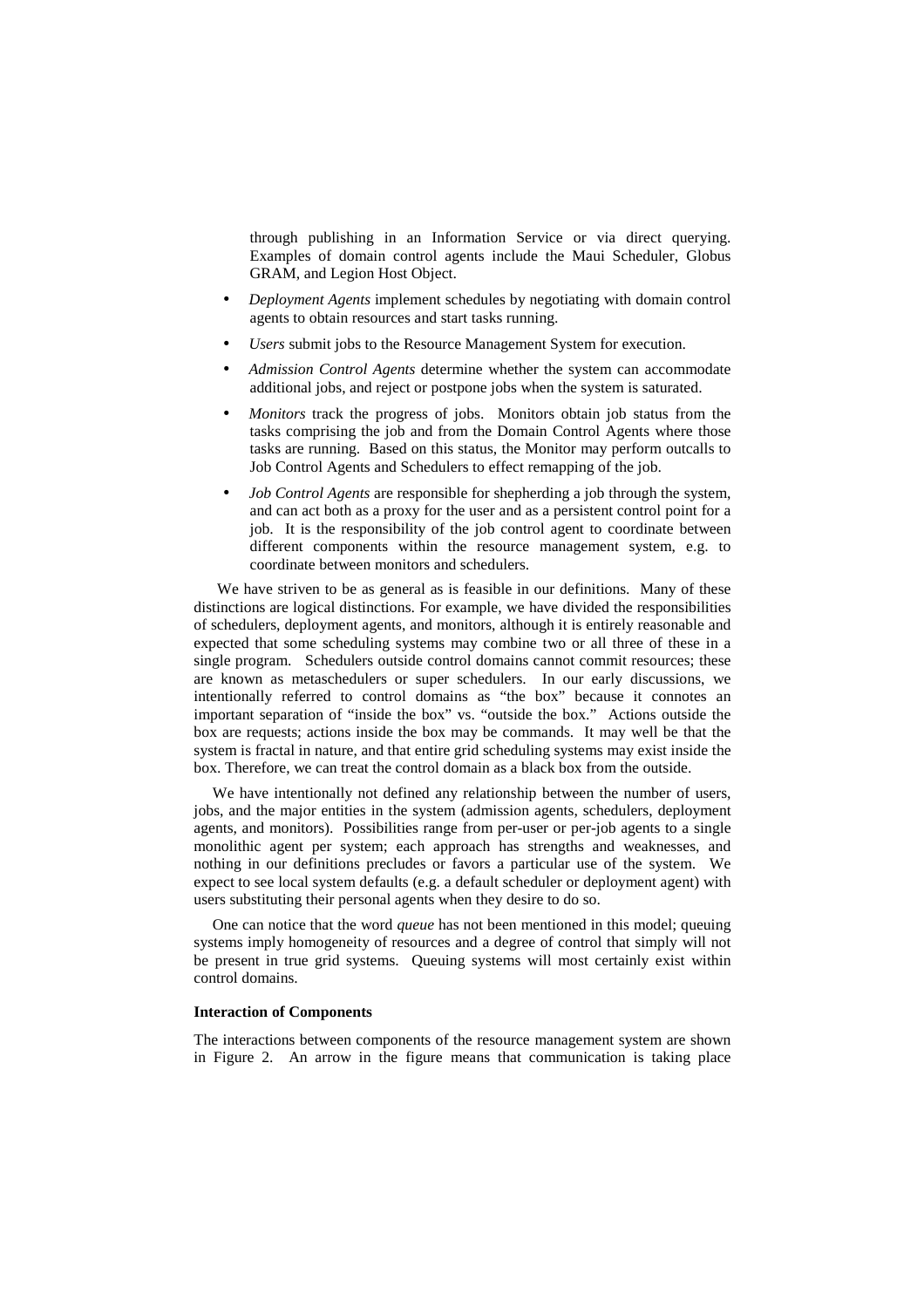between components. We will next describe, at a high level, what we envision these interactions to be. This is the beginning of a protocol definition. Once the high-level operations are agreed upon, we can concern ourselves with wire-level protocols.



**Figure 2:** Hierarchical Model for Grid Resource Management.

We will begin with an example. A user submits a job to a job control agent, which calls an admission agent. The admission agent examines the resource demands of the job (perhaps consulting with a grid information system) and determines that it is safe to add the job to the current pool of work for the system. The admission agent passes the job to a scheduler, which performs resource discovery using the grid information system and then consults with domain control agents to determine the current state and availability of resources.

The scheduler then computes a set of mappings and passes these mappings to a deployment agent. The deployment agent negotiates with the domain control agents for the resources indicated in the schedule, and obtains reservations for the resources. These reservations are passed to the job control agent. At the proper time, the job control agent works with a different deployment agent, and the deployment agent coordinates with the appropriate domain control agents to start the tasks running. A monitor tracks progress of the job, and may later decide to reschedule if performance is lower than expected.

This is but one way in which these components might coordinate. Some systems will omit certain functionality (e.g. the job control agent), while others will combine multiple roles in a single agent. For example, a single process might naturally perform the roles of job control agent and monitor.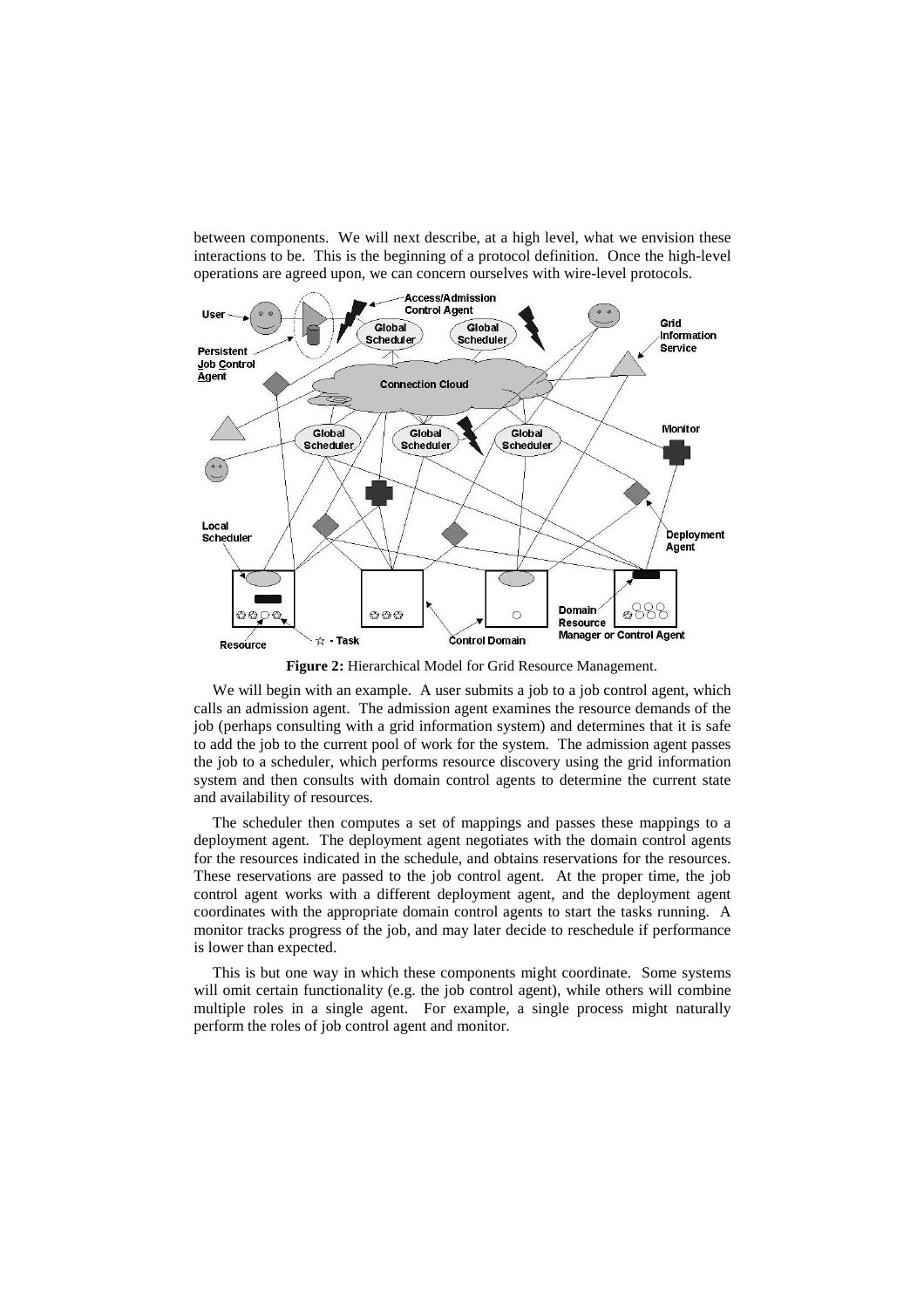## **4. Abstract Owner (AO) Model**

Where is the grid, and who owns it? These puzzles are not unique to the grid. When one makes a long distance phone call, who "owns" the resource being used? Who owns the generators that create the electricity to run an appliance? Who owns the Internet? Users of these resources don't care, and don't want to care. What they do want is the ability to make an agreement with some entity regarding the conditions under which the resources can be used, the mechanisms for using the resources, the cost of the resources, and the means of payment. The entity with which the user deals (the phone company, power company, or ISP) is almost certainly not the owner of the resources, but the user can think of them that way abstractly. They are actually brokers, who may in turn deal with the owners, or perhaps with more brokers. At each stage, the broker is an abstraction for all of the owners and so it is with the grid.

The grid user wants an abstraction of an entity that "owns" the grid, and to make an arrangement with that "owner" regarding the use of their resources, possibly involving a trade of something of value for the usage (which could be nothing more tangible than goodwill or the future use of their own resources). It is proposed here that each grid resource, ranging in complexity from individual processors and instruments to the grid itself, be represented by one or more "abstract owners" (abbreviated as *AOs*) that are strongly related to schedulers. For complex resources, an AO will certainly be a broker for the actual owners or other brokers, though the resource user doesn't need to be aware of this. (A resource user will hereafter be assumed to be a program, and referred to as a *client*. Human clients are assumed to use automated agents to represent him/her in negotiations with an AO.) The arrangement between the client and an AO for acquiring and using the resource can be made through a pre-existing contract (e.g. flat rate or sliding scale depending on time until resource available) or based on a dialogue between client and AO regarding the price and availability of the resource.

The remainder of this AO proposal describes what an AO looks like (externally and internally), what a resource looks like, how a client negotiates with an AO to acquire a resource, how a client interacts with a resource, and how AOs can be assembled into other constructs which may more closely resemble traditional schedulers. This work is still in the high-level design stages, in hopes that it will draw out refinements, corrections, and extensions that might help it to become viable.

#### **General Structure of AO**

At its most abstract, an AO outwardly resembles a fast-food restaurant (see Figure 3a). To acquire access to a resource from an AO that "owns" it, the prospective client (which may be another AO) negotiates with that AO through its Order Window. These negotiations may include asking how soon the resource may become available, how much it might cost, etc. If the prospective client is not happy with the results of the negotiations, it may just terminate negotiations, or might actually place an order. After being ordered, the resources are delivered from the AO to the client through the Pickup Window. The precise protocol to be used for acquiring the resources is flexible and may also be negotiated at order time--e.g. the client may be expected to pick up the resource at a given time, or the AO may alert the client (via an interrupt or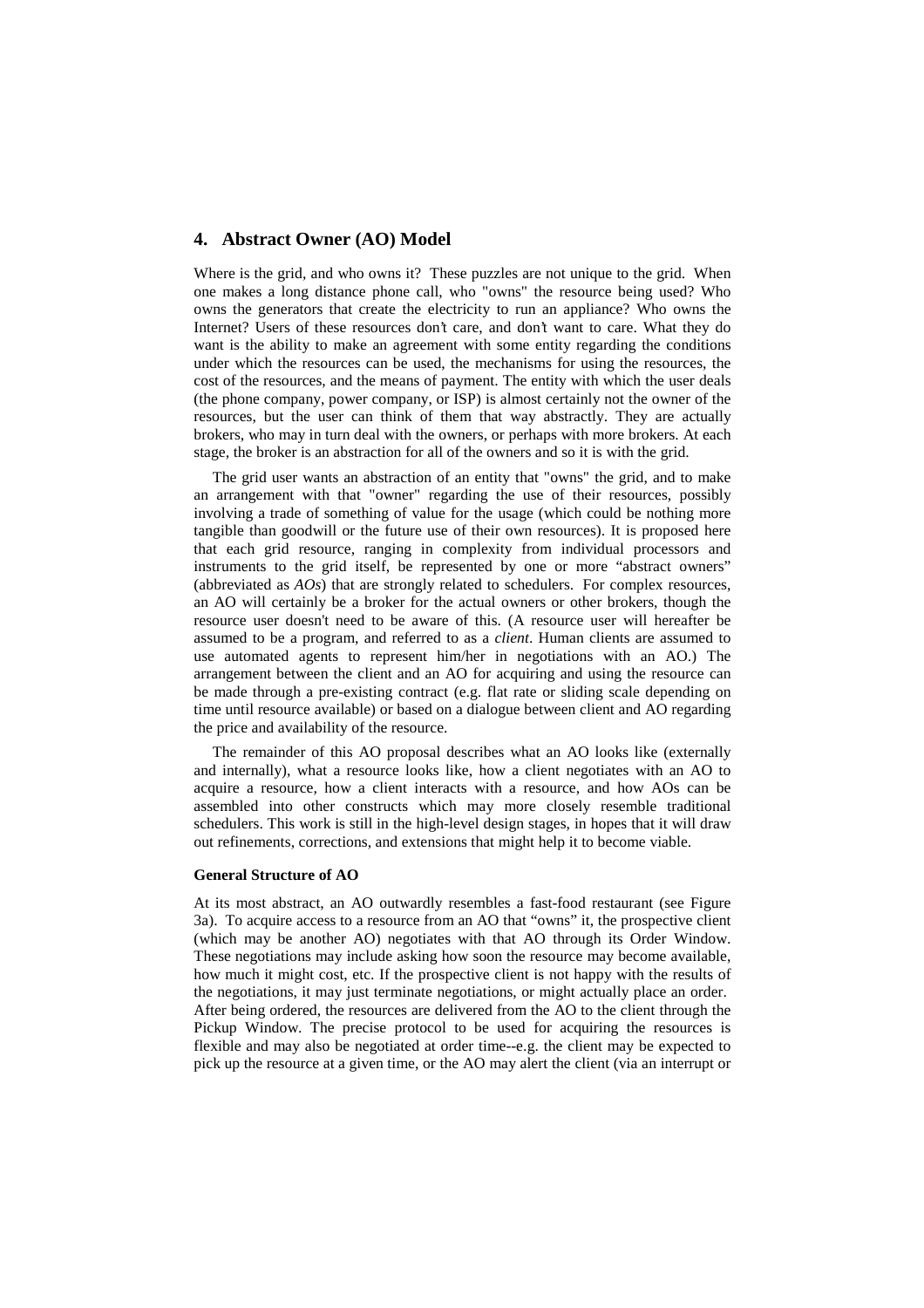

signal) when the resource is ready. Even if an order is placed (but the resource has not yet been delivered), the client may cancel the order through the order window.

**Figure 3:** Abstract Owner Model for Grid Resource Management Architecture.

Little more is said here about the actual form of these "windows" except that they need to be accessible remotely, and must support a standard procedure-like interface in which values are passed to and returned from the window. Since interaction with an AO is likely to be rather infrequent and requires a relatively small amount of information flow, maximum efficiency is not necessarily required: CORBA or any number of other remote procedure invocation techniques can be used.

For the purposes of this discussion, a *resource* is roughly defined as any combination of hardware and software that helps the client to solve a problem, and a *task* is that part of a problem that is specified by the client after the resource has been delivered ("picked up") from the AO. Note that, unlike some other definitions of "task", these tasks may be very simple (e.g. a data set to be analyzed or a message to be sent), more general (e.g. a process to be executed), or very complex (e.g. a complete multi-process program and/or set of programs or processes to be executed in some order). While AOs do not specifically deal with entities called "jobs", techniques for applying the AO approach to traditional job scheduling will be addressed in the last subsection.

Resources can (and will) be regarded as objects, in the sense that they have an identity, a set of methods for initiating and controlling tasks, and attributes that serve to customize the resource. In general, the desired attributes will be determined during negotiation through the Order Window, when the client requests the resource, and will only be queried (not altered) after the resource is delivered. The methods may take many different forms, depending upon circumstances such as the type of resource, availability of hardware protections, and whether the method is to be invoked locally or remotely. For example, access to a local memory resource may have virtually no method protocol interfering with standard memory access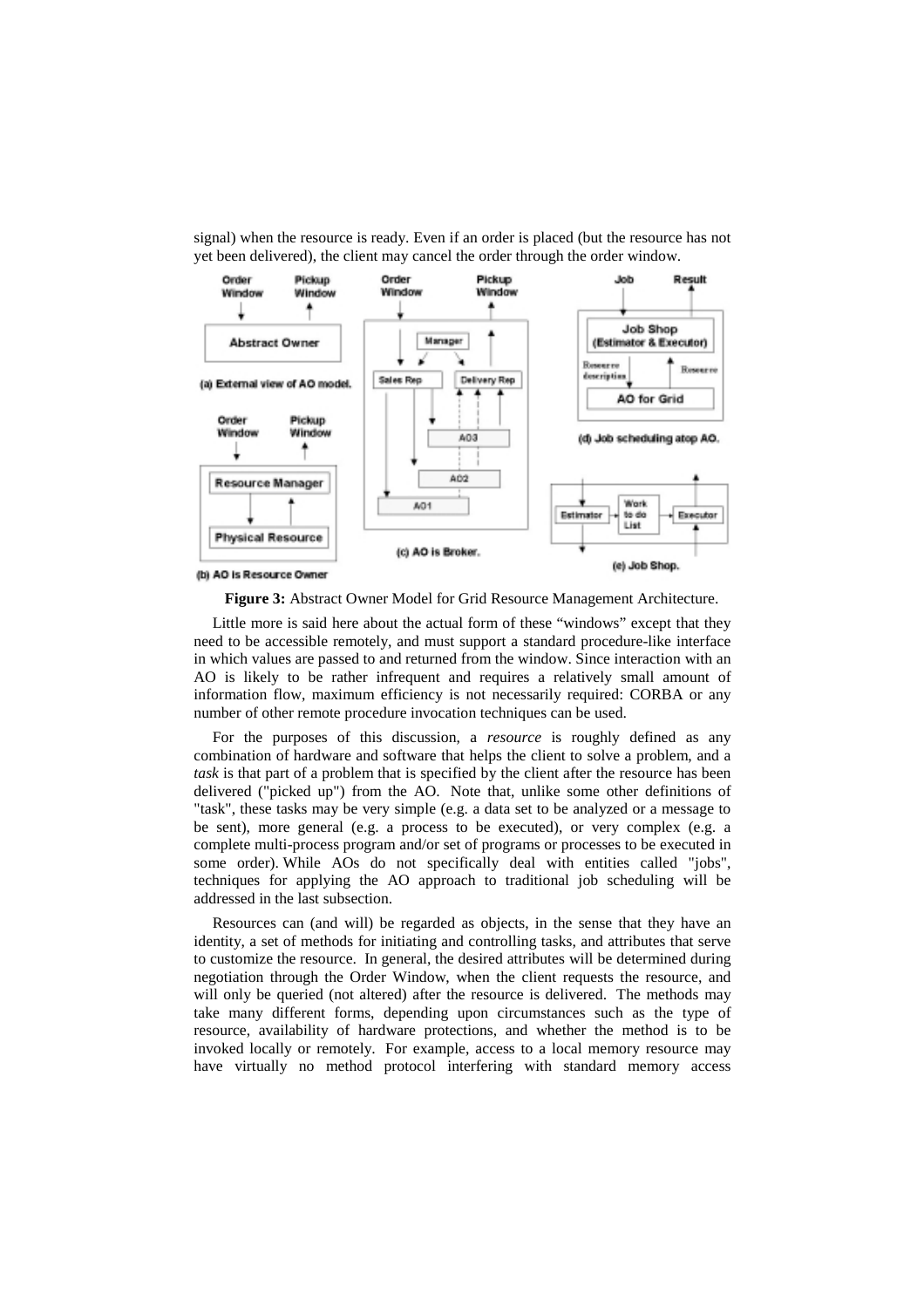operations, while initiating a process on a distant processor may require more substantial method invocation protocol. A resource is relinquished by invoking its "relinquish" method (or by timing out).

The external structure of an AO was formulated to allow any level of nesting. Internally, an AO will differ in structure depending on whether it is a broker or an owner (or a combination). A pure owner of a single physical resource might be very simple (see Figure 3b), where the "manager" includes the intelligence required to negotiate, keep the schedule, and deliver the resource. For a higher-level broker, it might be more complex (see Figure 3c). Here, AO1, AO2, and AO3 represent other Abstract Owners, each with an Order Window used by the Sales Representative, and a Pickup Window used by the Delivery representative. Though these subordinate AOs are shown within a single parent AO, there is no reason that this relation must be hierarchical; a single AO may provide resources to a number of different parent AOs, which may assemble these into more complex resources in different ways or for different clients sets or may support different protocols or strategies or policies.

#### **Grid Resources**

Three primary classes are proposed here to represent resources: Instruments, Channels, and Complexes. An Instrument is a resource which logically exists at some location for some specific period of time, and which creates, consumes, or transforms data or information. The term "location" may be as specific or general as the situation merits. A Channel is a resource that exists to facilitate the explicit transfer of data or information between two or more instruments, either at different locations, or in the same location at different times (acting as sort of a temporary file in that case), or instruments which share space-time coordinates but have different protection domains. A Channel connects to an Instrument through a Port (on the instrument). A Complex is nothing more than a collection of (connected) Channel and Instrument resources.

Some important sub-classes of the Instrument class are the Compute instrument, the Archival instrument, and the Personal instrument. The Compute instrument corresponds to a processor or set of processors along with associated memory, temp files, software, etc. Archival Instruments (of which a permanent file is one sub-class) correspond to persistent storage of information. Personal instruments are those that are assumed to interface directly to a human being, ranging from a simple terminal to a more complex CAVE or speech recognition/synthesis device, and its specification may include the identity of the person involved. Of course, the Instrument class is also meant to accommodate other machines and instruments such as telescopes, electron microscopes, automatic milling machines, or any other sink or source for grid data.

As stated, an instrument exists in a location, and its methods may need to be called either locally (from the instrument itself) or remotely. For example, if a (reference to a) Compute instrument is acquired from an AO, the potentially distant process may want to invoke a "load software" method to initiate a program on the resource. This new program may then want to invoke methods to access the temporary files or ports associated with the resource. Since the latter accesses will be local and must be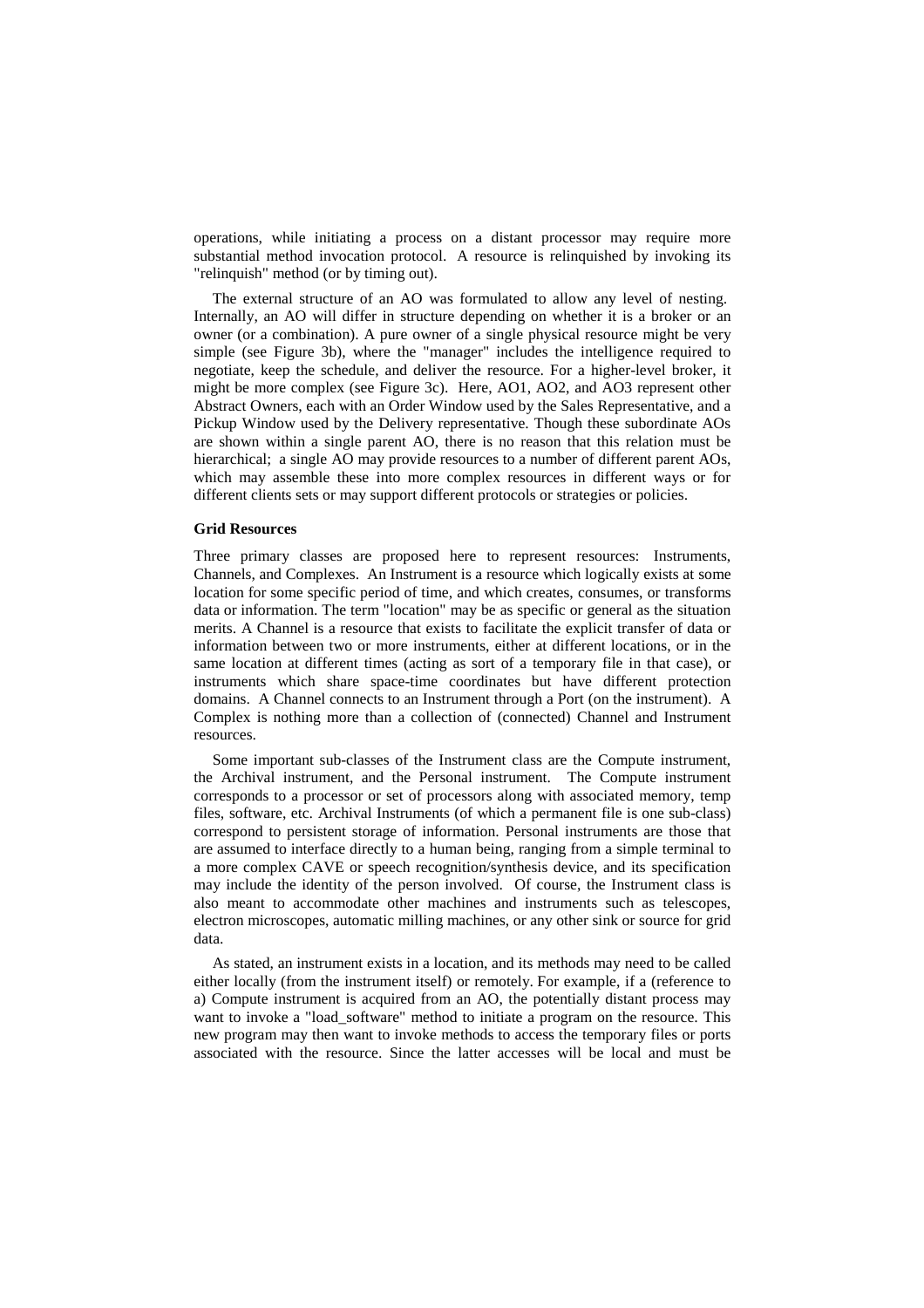efficient, it is desirable to provide separate method invocation protocols for remote and local method invocation. Moreover, remote method invocations (RMIs) may themselves require the use of intermediate communication resources between the client and the resource, perhaps with associated quality of service (QoS) constraints.

To facilitate remote method invocations, any port(s) of an instrument can be specially designated as an RMI port. Such ports will have the appropriate RMI protocol handlers assigned to them. This designation is an attribute of the port--i.e., specified at resource negotiation time, through the "order window", just as authorization and notification style are. Methods can be invoked through such a port either by connecting a channel to the port and issuing the RMI request through the channel or in a connectionless mode by specifying the object and port. The former approach is best when issuing repeated RMI calls or when QoS is desired for RMI calls, the latter is best for one-time-only calls such as initializing an instrument which has just been acquired from an AO.

#### **Negotiating with an AO**

When negotiating through the order window, the client first effectively creates a "sample" resource object of the appropriate structure and assigns each attribute either (1) a constant value, (2) a "don't care" value, or (3) a variable name (which will actually take the form of, and be interpreted as, an index into a *variable value table*). If the same variable name is used in multiple places, it has the effect of constraining those attributes to have the same value. An example of this is to use a single variable to specify the "beginning time" attribute on several Instrument objects to cause them to be co-scheduled. Another is to specify variables for Instruments' object IDs, then to use those same variables when specifying the endpoints of the channels between them. The client may also specify simple constraints on the variables in a separate constraint list.

Usually, the values in the variable value table are filled and returned by the AO when the resource is acquired, but the client can designate some subset of those variables as *negotiating variables*. For these, the AO will propose values during negotiation, which the client can then examine to decide whether or not to accept the resource. (If accepted, these values essentially become constants.) In general, it is quicker for the client to specify additional constraints instead of using negotiation variables, allowing the decision on suitability to be made wholly within the AO, but negotiating variables can help when more complex constraints are required or when a client must decide between similar resources offered by different AOs.

In all, submissions to the Order Window from the client include the sample object attributes, the variable constraint list, a Negotiation Style, a Pickup Approach, an Authorization, a Bid, and a Negotiation ID. The Negotiation Style specifies whether the AO is to schedule the resource immediately (known as "Immediate"), or is to return a specified number of sets of proposed values for the negotiation variables (known as "Pending"), or is to finish scheduling based on an earlier-returned set of negotiation variable values (known as "Confirmation"), or is to cancel an earlier Pending negotiation (known as "Cancel"). The Pickup Approach specifies the protocol to be used between the AO and client at the Pickup Window—i.e. whether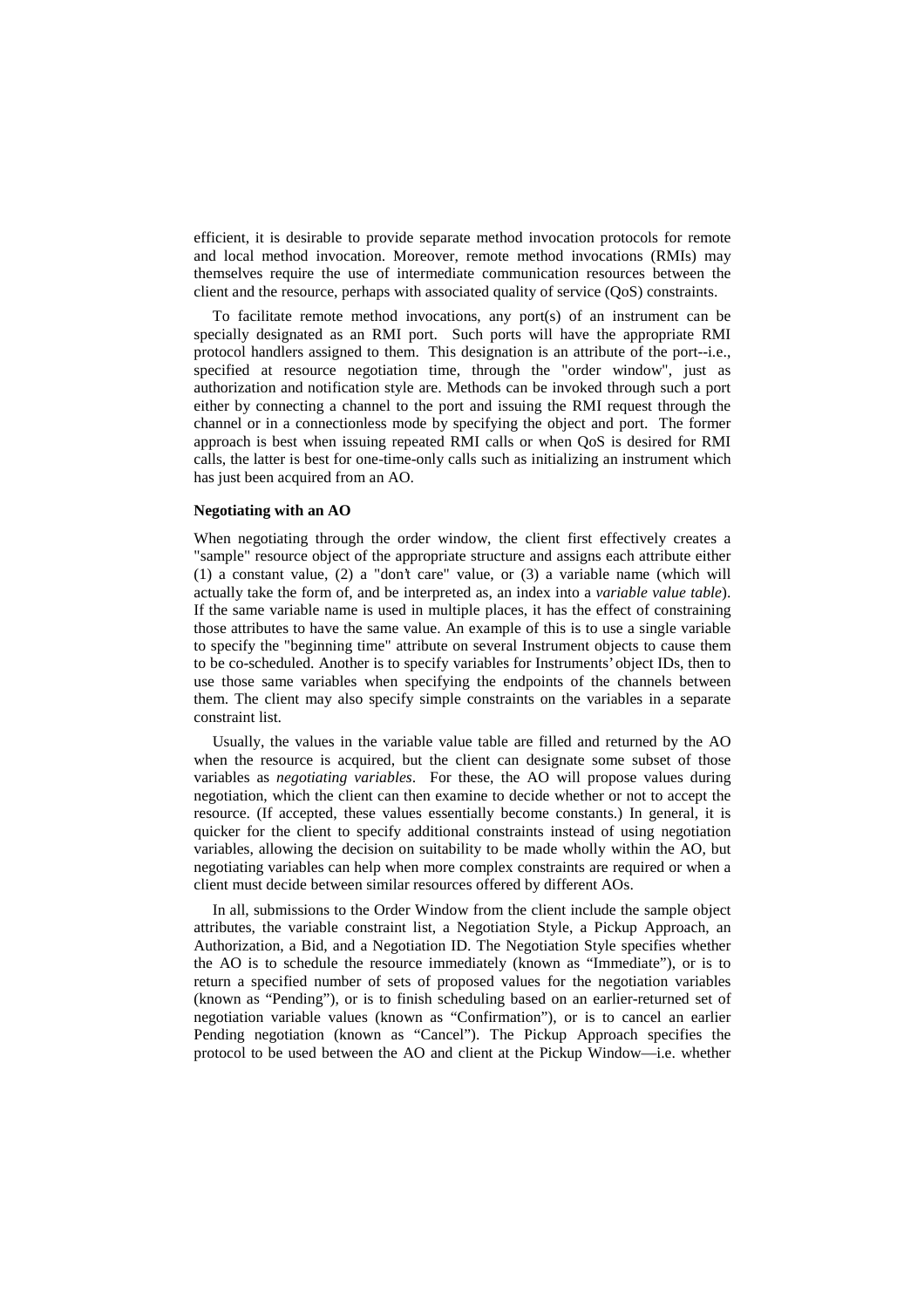the AO will alert the client with a signal, interrupt, or message when the resource becomes available, or the client will poll the Pickup Window for the resource, or the client can expect to find the resource ready at the window at a specified time. The Authorization is a capability or key which allows the AO to determine the authority of the client to access resources (and to bill the client accordingly when the resources are delivered). The Bid is a maximum price that the client is willing to pay for the resource, and may denote a pre-understood algorithm (or "contract") specifying how much the resource will cost under certain conditions. The Negotiation ID serves as a "cookie", and is passed back and forth between the client and AO to provide an identity and continuity for a multi-interaction negotiation, and continuity between the negotiation of a resource and the ultimate delivery of the resource through the Pickup Window. (A zero Negotiation ID designates the beginning of a new negotiation.)

If a Pending negotiation style is specified, the AO returns a value table containing sets of proposed values for the negotation variables, and an "Ask" price for each set. The intent of the Ask price is to inform the client of a sufficient Bid price to be used when requesting the resource, but the AO may conceivably accept even lower Bid prices depending upon the specific situation. For all negotiations, the AO returns a return code informing the client of the success of the operation, a Negotiation ID, (equal to that submitted, if it was nonzero), and an expiration date for the Negotiation ID. A single negotiation can continue until the Negotiation ID expires or a Negotiation Style other than "pending" is specified.

On a successful Immediate or Confirm request, the client can then submit the Negotiation ID to the Pickup Window, (at a time consistent with the Negotiation Style), to retrieve the resource. The Pickup Window returns the resource object, the variable value table, and a return code. Although the returned resource is logically an object, it is assumed that any attribute values that the client is concerned with are being returned in the Variable Value table, so the resource object just takes the form of a handle to access the resource object's methods.

#### **Job Shops**

AOs apparently perform only part of the standard job scheduling process—i.e. acquiring a resource—leaving the remainder to the client—i.e. assigning tasks to the resources and monitoring their completion and/or cleanup, often in sequential and dependent steps. But this is only partially true. Recall that a Compute Instrument, exclusive of the task that is eventually assigned to it by the client, may consist of both hardware and software components. While the software components often serve to create an environment in which the eventual task will execute (such as libraries or interpreters), they may also be compilers and/or complete user programs. That is, the Compute Instrument itself can be defined as a processor executing a specific program. The task assigned to such an instrument may be a data-set or source code to be read by that program (or compiler), or even nothing at all if the resource is completely selfcontained. Since the AO is responsible for preparing the instrument for delivery through the Pickup Window and recovering it after it has been relinquished, it is indeed responsible for initiating this software and cleaning up after it.

The traditional sequential nature of job steps has resulted from the prevalence of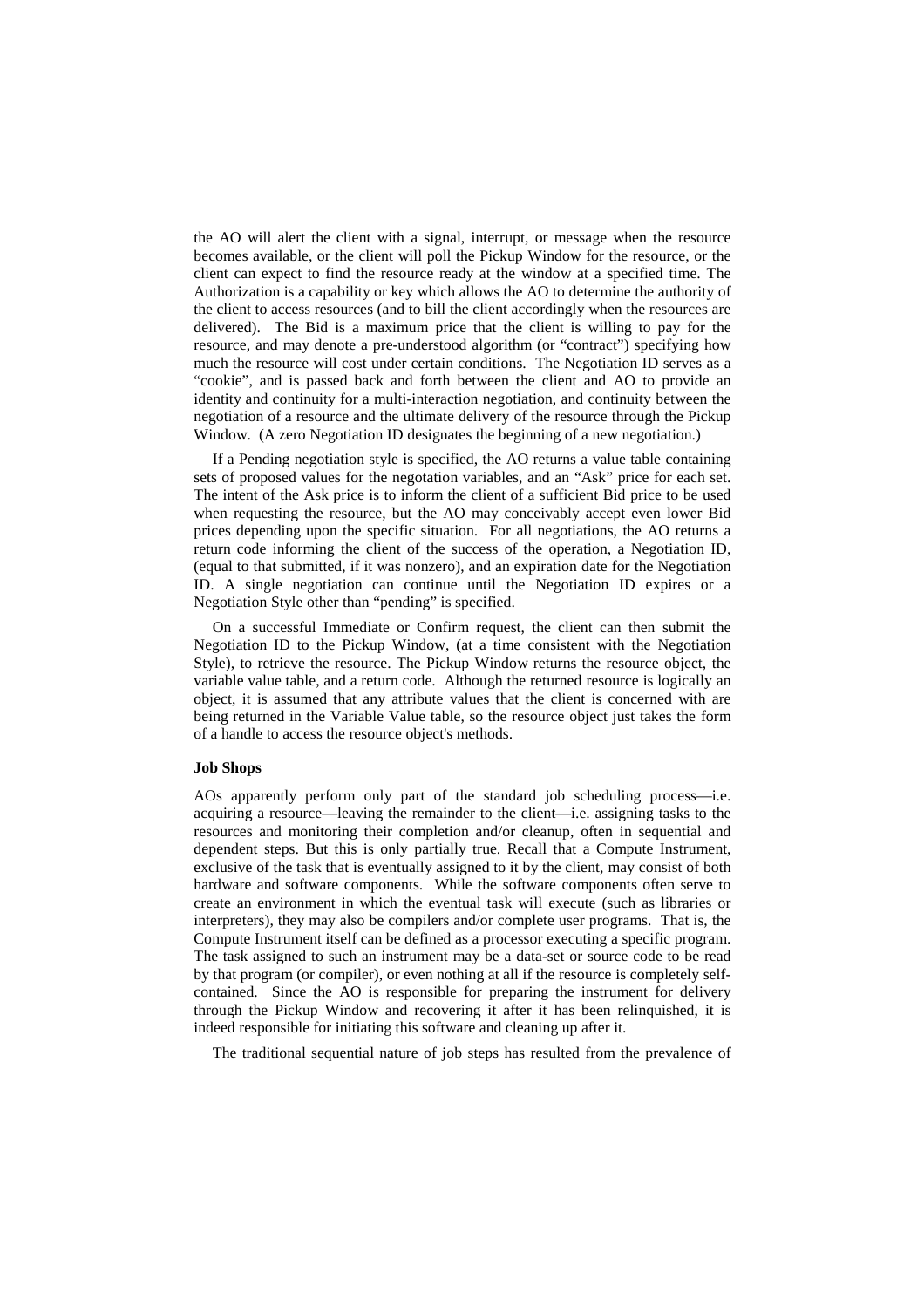uniprocessors and traditional sequential thinking, but it is already common for parallel "make" utilities, for example, to exploit potential parallelism in job-like scripts. Similarly, in an AO resource, compute instruments running the individual "job steps" can be connected to communicate through channels, allowing them to be scheduled locally or in a distributed fashion, and scheduled sequentially or in parallel by the AO, subject to the dependences dictated by the channels and the QoS constraints assigned to those channels by the client. In this way, a job can be represented as a Complex Instrument in the AO infrastructure, where it will be scheduled.

Even with these capabilities, there is always the possibility that a more traditional job scheduler is required. In such a case, consider a new construct called a *job shop*, which uses AOs only to acquire resources, as shown in Figure 3d. See Figure 3e for an example of the internals of a standard job shop. The job shop primarily comprises "estimator" and "executor", much like an auto repair shop. The estimator deals with the customer to help determine how soon the job might be done and how much it might cost, requests the resources needed from the grid AO (through its order window), and records what needs to be done (in a job queue) when the resources are ready. The executor takes ready resources from the AO delivery window, dequeues the associated work from the job queue, builds any necessary environment for those tasks (e.g. telling message passing routines which channels to use), initiates tasks, collects answers, and notifies and returns the answer to the client.

Nesting job shops (or traditional job schedulers in general) is not as natural as nesting AOs, primarily because a job shop provides little feedback to the client until it has acquired resources *and* assigned tasks to them. This means that tasks are often assigned to some resources even before others have been allocated, and may be shipped around to where the resources are, long before they are needed there.

#### **AO Summary**

There are many remaining gaps in the above description, both in detail and in functionality. For example, little has been said about how any client, whether an enduser or another AO, will find AOs that own the desired kind of resources. Certainly, one approach is to imagine a tree of AOs (as in Figure 3c), with the client always interacting with the root AO, but it is unrealistic to consider this tree as being hardwired when residing in an environment as dynamic as a computational grid. More likely, existing Internet protocols can be adapted for this purpose, and an AO might have a third "business dealings" window to facilitate them. Before an approach like AO has any likelihood of acceptance in a large community, it must address many such challenges. Even a potentially useful and well-defined (successfully prototyped) AO protocol will not be viable unless it can coexist with other contemporary approaches. It is therefore important to understand how AOs and constructs in these other systems can build upon one another and mimic one another.

## **5. Economy/Market Model**

The resources in the grid environment are geographically distributed and each of them is owned by a different organisation. Each of them has its own resource management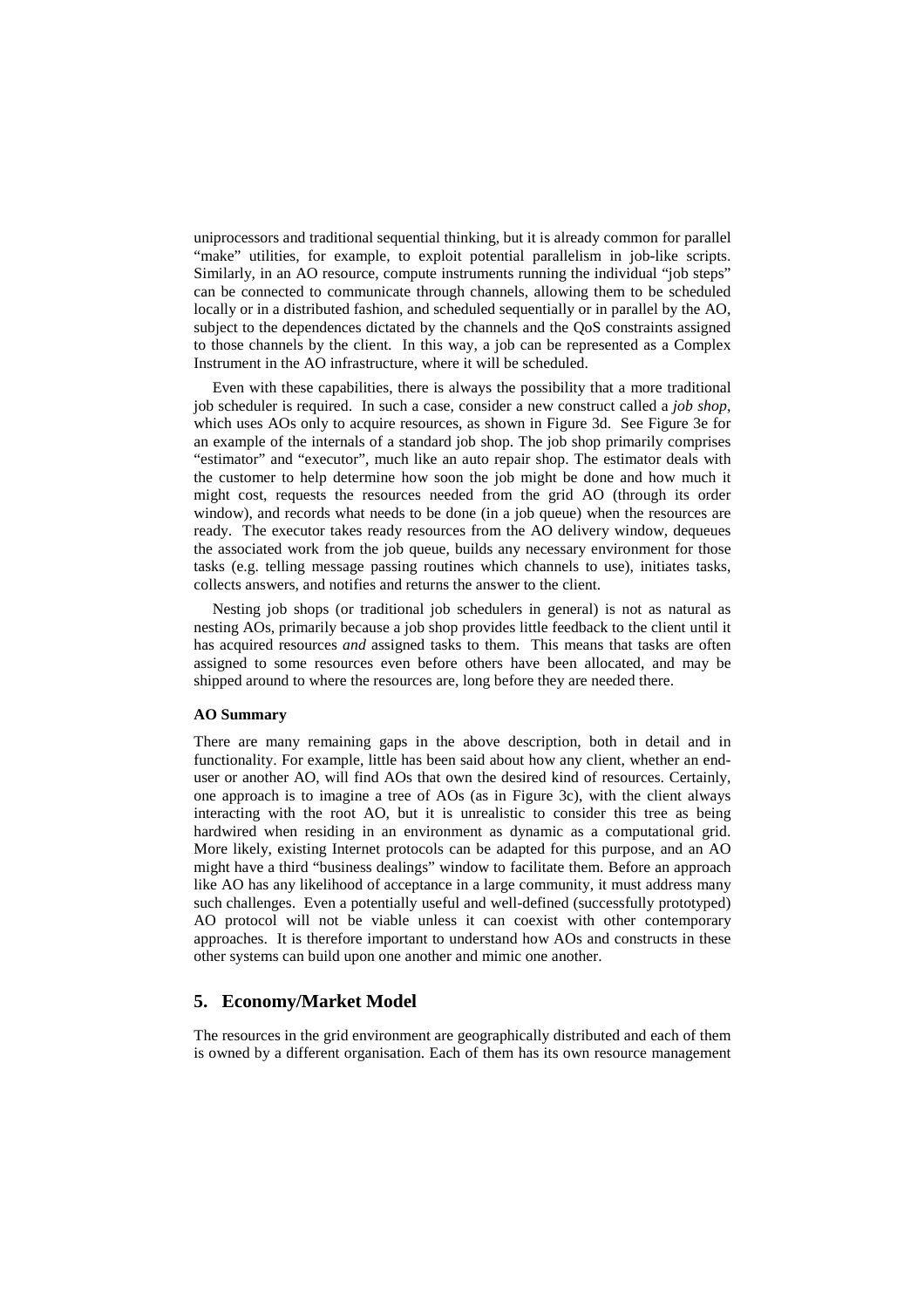mechanisms and policies and may charge different prices for different users necessitating the need for the support of computational economy in resource management. In [17], we have presented a number of arguments for the need of an economy (market) driven resource management system for the grid. It offers resource owners better "incentive" for contributing their resources and help recover cost they incur while serving grid users or finance services that they offer to users and also make some profit. This return-on-investment mechanism also helps in enhancing/expanding computational services and upgrading resources. It is important to note that an economy<sup>1</sup> is one of the best institutions for regulating demand and supply. Naturally, in a computational market environment, resource users want to minimise their expenses (the price they pay) and owners want to maximise their return-on-investment. This necessitates a grid resource management system that provides appropriate tools and services to allow both resource users and owners to express their requirements. For instance, users should be allowed to specify their "QoS requirements" such as minimise the computational cost (amount) that they are willing to pay and yet meet the deadline by which they need results. Resource owners should be allowed to specify their charges—that can vary from time to time and users to users—and terms of use. Systems such as Mariposa [17], Nimrod/G [3], and JaWS [16], architect their user service model based on the economy of computations and it is likely that more and more systems are going to emerge based on this concept.



**Figure 4:** Economy Model for Grid Resource Management Architecture.

The economy/market model for grid resource management captures the essentials of both hierarchical and AO model presented above. Many of the contemporary grid systems fit to the hierarchical model and AO appears to be futuristic, but points out the need for economy in computation implicitly. The issues discussed in the hierarchical model apply to the market model, but it emphasizes the use of economic

 <sup>1</sup> We use terms "economy" and "market" interchangeably.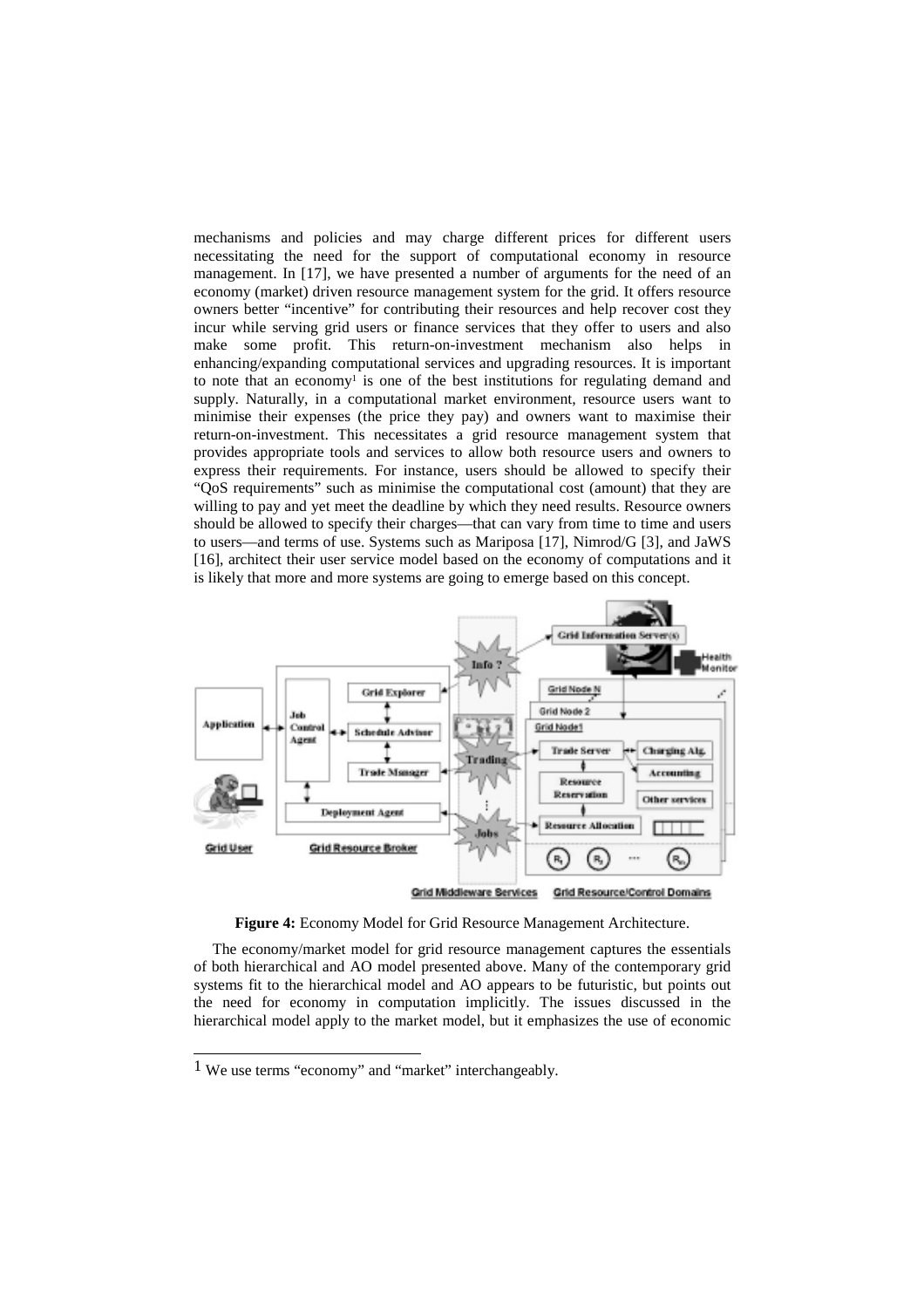based resource management and scheduling. One of the possible architectures for grid resource management based on computational market model is shown in Figure 4. Resource trading model can vary depending on the method/protocol used (by trade manager) in determining the resource access cost.

The following are the key components of economy-driven resource management system:

- User Applications (sequential, parametric, parallel, or collaborative applications)
- Grid Resource Broker (a.k.a., Super/Global/Meta Scheduler)
- Grid Middleware
- Domain Resource Manager (Local Scheduler or Queuing system)

## **Grid Resource Broker (GRB)**

The resource broker acts as a mediator between the user and grid resources using middleware services. It is responsible for resource discovery, resource selection, binding of software (application), data, and hardware resources, initiating computations, adapting to the changes in grid resources and presenting the grid to the user as a single, unified resource. The components of resource broker are the following:

- **Job Control Agent (JCA):** This component is a persistent central component responsible for shepherding a job through the system. It takes care of schedule generation, the actual creation of jobs, maintenance of job status, interacting with clients/users, schedule advisor, and dispatcher.
- **Schedule Advisor (Scheduler):** This component is responsible for resource discovery (using grid explorer), resource selection, and job assignment (schedule generation). Its key function is to select those resources that meet user requirements such as meet the deadline and minimize the cost of computation while assigning jobs to resources.
- **Grid Explorer:** This is responsible for resource discovery by interacting with grid-information server and identifying the list of authorized machines, and keeping track of resource status information.
- **Trade Manager (TM):** This works under the direction of resource selection algorithm (schedule advisor) to identify resource access costs. It interacts with trade servers (using middleware services/protocols such as those presented in [4]) and negotiates for access to resources at low cost. It can find out access cost through grid information server if owners post it.
- **Deployment Agent:** It is responsible for activating task execution on the selected resource as per the scheduler's instruction. It periodically updates the status of task execution to JCA.

## **Grid Middleware**

The grid middleware offers services that help in coupling a grid user and (remote) resources through a resource broker or grid enabled application. It offers core services [12] such as remote process management, co-allocation of resources, storage access, information (directory), security, authentication, and Quality of Service (QoS) such as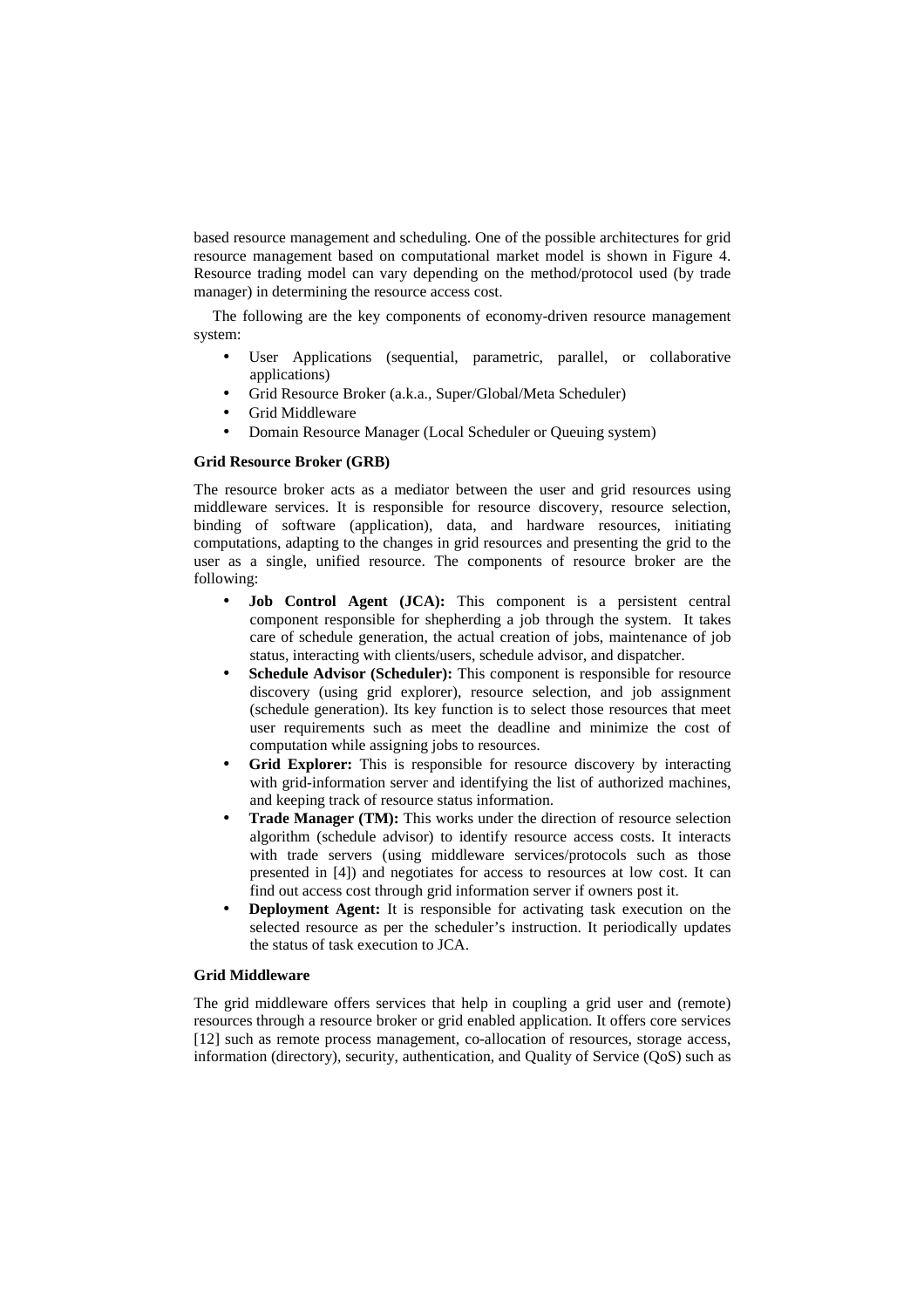resource reservation for guaranteed availability and trading for minimising computational cost. Some of these services have already been discussed in the hierarchical model, here we point out components that are specifically responsible for helping out in offering computational economy services:

- **Trade Server (TS):** It is a resource owner agent that negotiates with resource users and sells access to resources. It aims to maximize the resource utility and profit for its owner (earn as much money as possible). It consults pricing algorithms/models defined by the users during negotiation and directs the accounting system to record resource usage.
- **Pricing Algorithms/Methods**: These define the prices that resource owners would like to charge users. The resource owners may follow various policies to maximise profit and resource utilisation and the price they charge may vary from time to time and one user to another user and may also be driven by demand and supply like in the real market environment.
- **Accounting System:** It is responsible for recording resource usage and bills the user as per the usage agreement between resource broker (TM, user agent) and trade server (resource owner agent) [19].

#### **Domain Resource Manager**

Local resource managers are responsible for managing and scheduling computations across local resources such as workstations and clusters. They are even responsible for offering access to storage devices, databases, and special scientific instruments such as a radio telescope. Example local resource managers include, cluster operating systems such as MOSIX [18] and queuing systems such as Condor [12].

#### **Comments**

The services offered by trade server could also be accessed from or offered by grid information servers (like yellow pages/advertised services or posted prices). In this case a trade manager or broker can directly access information services to identify resource access cost and then contact resource agents for confirmation of access. The trade manager can use these advertised/posted prices (through information server) or ask/invite for competitive quotes (tenders) or bids (from trade server/resource owner agents) and choose resources that meet user requirements.

From the above discussion it is clear that there exist numerous methods for determining/knowing access cost. Therefore resource trading shown in Figure 4 is one of the possible alternatives for computational market model and it can vary depending on, particularly, trading protocols like in real world economy. Some of the real-world trading methods that can also be applied for computational economies include:

- •Advertised/posted prices (classified advertisements) through information server
- •Commodity exchanges
- •Negotiated prices
- •Call for (closed) tenders
- •Call for (open) bids

Each of these methods can be applied in different situations for computational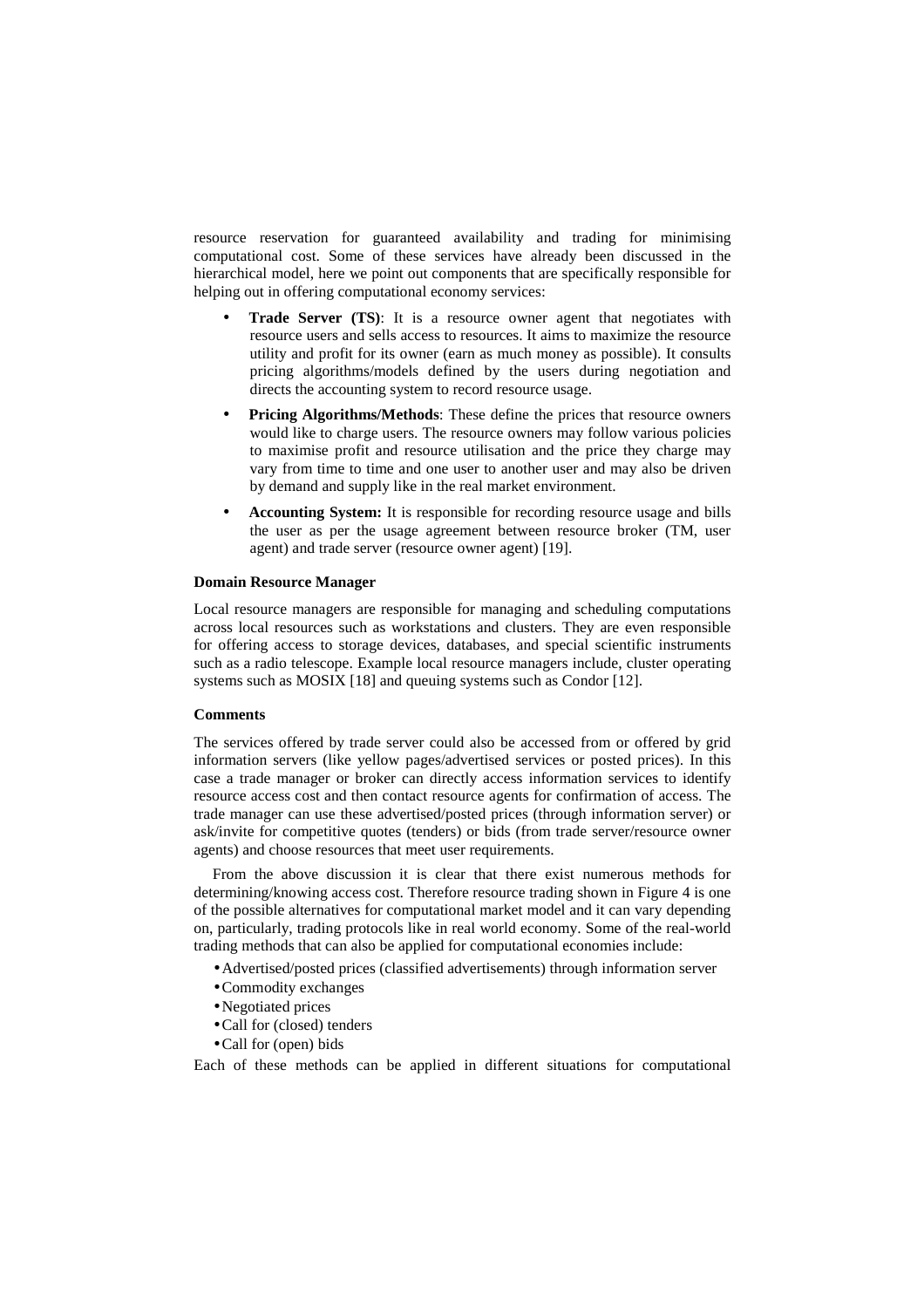economies and they create a competitive computational market depending on the demand and supply and the quality of service. The mechanism for informing resource owners about the availability of service opportunities can vary depending on its implementation. One of the simplest mechanisms is users (buyers) or/and resource owners (sellers or their agents renting/leasing computational services) make available or post/publicise their requirements in a known location (for instance, "exchange centre, share market, or grid information service directory"). Any one or all can initiate computational service trading. Through these mechanisms one can perform the following types of actions like in real world market economies:

- Users can post their intentions/offers to buy access to resources/services (e.g., "20 cluster nodes for 2 hours for \$50);
- Resource owners/grid nodes/providers/agents can post offers to sell (e.g., systems like NetSolve can announce "we solve 1000 simultaneous linear equations for \$5"):
- Users/resource owners can query about current opportunities including prices/bids and historical information.

The different grid systems may follow different approaches in making this happen and it will be beneficial if they are all interoperable. The interoperability standards can be evolved through grid user/developer community forums or standardization organisations such as GF [20] and eGRID [22].

## **6. Discussion and Conclusions**

In this paper we have discussed three different models for grid resource management architecture inspired by three different philosophies. The hierarchical model captures the approach followed in many contemporary grid systems. The abstract owner shows the potential of an order and delivery approach in job submission and result gathering. The (computational) market model captures the essentials of both hierarchical and abstract owner models and uses the concept of computational economy. We have attempted to present these models in abstract high-level form as much as possible and have skipped low-level details for developers to decide (as they mostly change from one system to another). Many of the existing, upcoming and future grid systems can easily be mapped to one or more of the models discussed here (see Table 1). It is also obvious that real grid systems (as they evolve) are most likely to combine many of these ideas into a hybridized model (that captures essentials of all models) in their architecture. For instance, our Grid Economy [4] is developed as a combination of Globus and GRACE services based on a (hybridized) market model.

The importance of market models for grid computing is also reported in the journal of *Scientific American* [23]: "So far not even the most ambitious metacomputing prototypes have tackled accounting: determining a fair price for idle processor cycles. It all depends on the risk, on the speed of the machine, on the cost of communication, on the importance of the problem--on a million variables, none of them well understood. If only for that reason, metacomputing will probably arrive with a whimper, not a bang". We hope that (our proposed) computational market model for grid systems architecture along with others will help the arrival of computational grids with a big bang (not a whimper)!